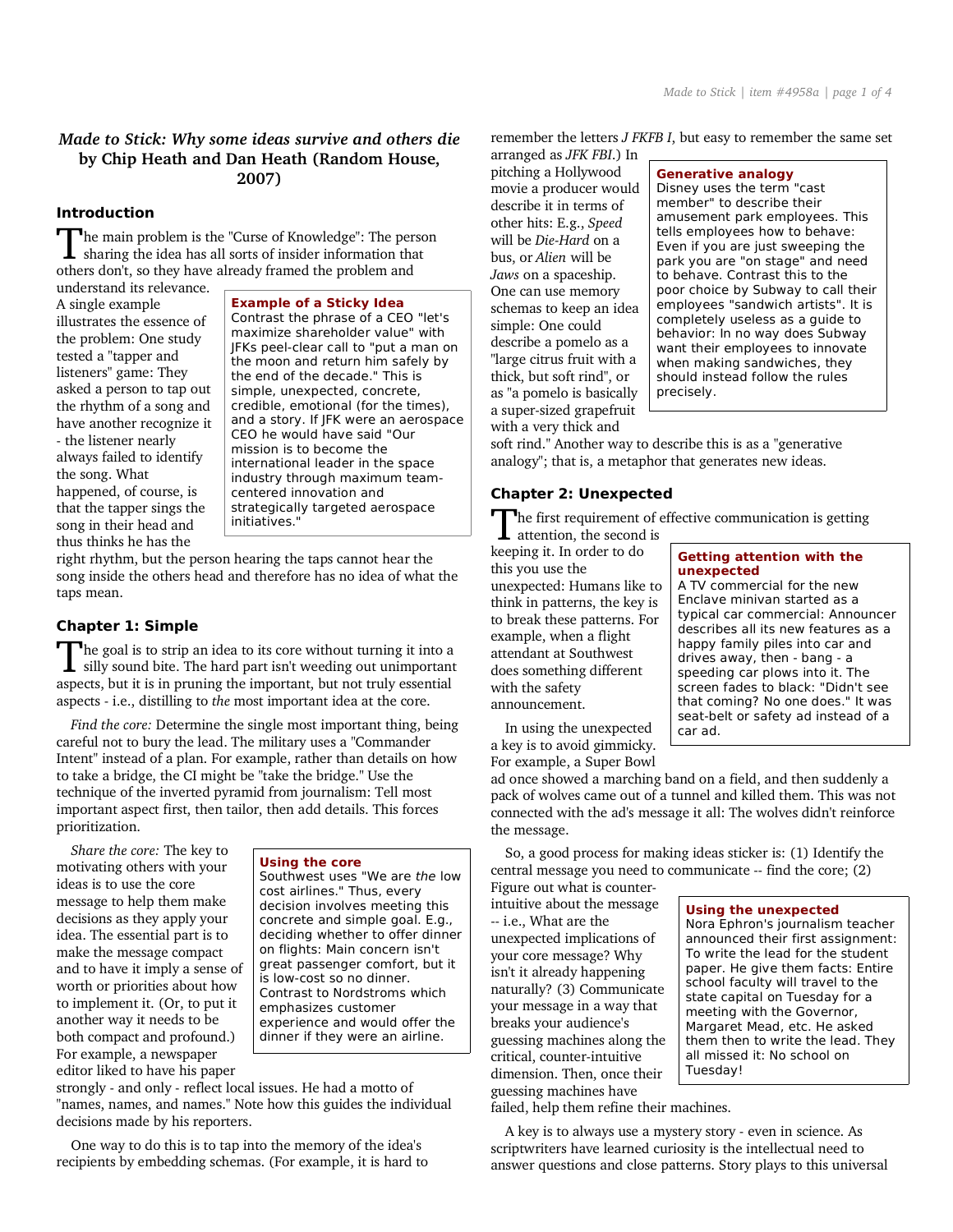desire by doing the opposite, posing questions and opening situations. So, they key is to open gaps first in presenting your ideas, then work to close them; the tendency is to give facts first. The local news uses this technique very well: They might bump

with "There's a new drug sweeping the teenage community -- and it may be in your own medicine cabinet! The story after these ads." More sophisticated version of this include a Sony engineer who visualized a "pocket radio" or JFK and his idea of "a man walking on the moon." While these seem just like brilliant ideas, they are actually sticky: Both create surprise - radios are pieces of furniture, not something for a pocket; and men don't walk on the moon.

#### Creating gaps

Roone Arledge at ABC noted that most sporting events where done in a "facts first" way: The cameras started on the field and waited for things to happen. He called it "like looking at the Grand Canyon through a peep hole." He changed the shows to feature the stadium, and the town preparing for the game, etc. He created "gaps" that made people not from the area interested in the outcome from the game.

Both create insight. Rather than leading us along a plodding route from one incremental step to the next, the ideas give us a sudden, dramatic glimpse of how the world might unfold. And not just how, but why.

## **Chapter 3: Concrete**

f the six traits of "stickiness" described in this book being concrete is the easiest to accept and implement. (The **C** f the six traits of "stickiness" described in this book being<br>concrete is the easiest to accept and implement. (The<br>hardest is likely finding the core message.) The power of being concrete is illustrated by the longevity of Aesop's fables. For some 2,500 years they have resonated and been remembered by humankind. They are a striking example of concreteness. For example, the story of the fox and the grapes ends with with the fox concluding that grapes out of his reach are likely sour -- hence the phrase "sour

grapes", which appears in nearly every language. This provides a concrete image which lasts: Compare "sour grapes" to the conclusion "don't be such a bitter jerk when you fail." The latter has no staying power: It is naked fact.

Something becomes concrete when it can be described or detected by the human senses. A V-8 engine is concrete; "high-performance" is abstract. Concrete ideas

**Two examples of being concrete** (a) Movie popcorn contains 20 g fat;

this is too abstract, say, instead contains more fat than a bacon-andeggs dinner, a Big Mac, and fries for lunch and a steak dinner will all the trimmings - combined. (b) A simple mixture of salts and sugar - oral rehydration therapy (ORT) - in water can save lives in the developing world. Instead of giving facts and figures about how many can be saved, its promoter carries with him a packet of the power and whips it out to, say, a group of Prime Ministers and says "Do you know that this costs less than a cup of tea and it can save hundreds of thousands of children's lives in your country?"

are easy to remember. Experiments have shown that people remember concrete over abstract nouns: "bicycle" over "justice" or "personality." The kidney-heist urban legend, for example, has tons of detail about the illicit procedure.

This illustrates that the "curse of knowledge" is the main enemy of being concrete. The main difference between an expert and novice is the ability of the expert to see things abstractly. For

example, the difference in reaction between a judge and a jury: The jury sees all the concrete aspects of a trial - the lawyers' clothing, manner, the specific procedures in a classroom; the judge sees all in terms of legal precedent and the lessons of the past. Novices perceive concrete detail as concrete detail; an expert sees concrete details as symbols of a pattern.

## **Chapter 4: Credible**

and of themselves. Statistics will, and should, almost always be used to illustrate a *relationship*. It's more important for people to remember the relationship than the number. Use them as input, not output. Don't go make up your mind and then go looking for the

**W** hat makes people believe ideas? We base it on authorities - our parents, traditional, experts, etc. If one can bring in a our parents, traditional, experts, etc. If one can bring in a true authority then the problem of credibility is easily solved, but what if we cannot? This chapter focuses on how to create credibility when you don't have such authority figures.

There are several ways to do this: (1) Use an anti-authority, (2) use concrete details, (3) use statistics, (4) use something called the Sinatra Test and (5) use testable credentials.

*Anti-authority*: You can use a dying smoker to make the point that smoking isn't good for you. Or, consider the scientist that could not get anyone to believe him that bacteria was causing ulcers: He swallowed the bacteria himself and demonstrated his theory to be correct. Or, a non-profit that claimed to turn homeless people into useful workers would send a car around to pick up prospective donors and employers of their clients. The trick: Their driver, unbeknown to the donors until later, was a former homeless person.

*Details*: We don't always have an external authority who can vouch for our message; most of the time our messages have to vouch for themselves. They must have "internal credibility." A person's knowledge of details is often a good proxy for expertise. For example, a study revealed that potential jurors where more likely to grant custody in a case where they had lots of details even though irrelevant like the type of toothbrush a child used than when they had scanty, but essential details. A lesson from urban legends is that vivid details boost credibility.

*Statistics:* This is a time-honored and standard way to make a point, but needs to be used correctly. Statistics are rarely meaningful in

#### **Statistics I: Beyond War**

The nonprofit Beyond War noted that people would stop a child from the running with scissors, but would shrug their shoulders when told there enough nuclear weapons to destroy millions of children. To make the statistics about nuclear weapons concrete they did the following: Beyond War would arrange "house parties" in which a group of friends and neighbors would assemble to hear about the dangers of nuclear weapons. The organizer from Beyond War always brought a steel pail and BBs. He would drop one in - it would make a distinct sound and say it was the power of the bomb at Hiroshima. He then described the devastation of this bomb. Then he'd drop 10 BBs into the bucket: This is the fire power of one U.S. or Soviet nuclear submarine. Then he had attendees close their eyes: He poured 5,000 BBs into the bucket saying it was today's arsenal of nuclear weapons. (see p. 142-143 of the book for why this works so well.)

numbers to support yourself -- that's asking for temptation and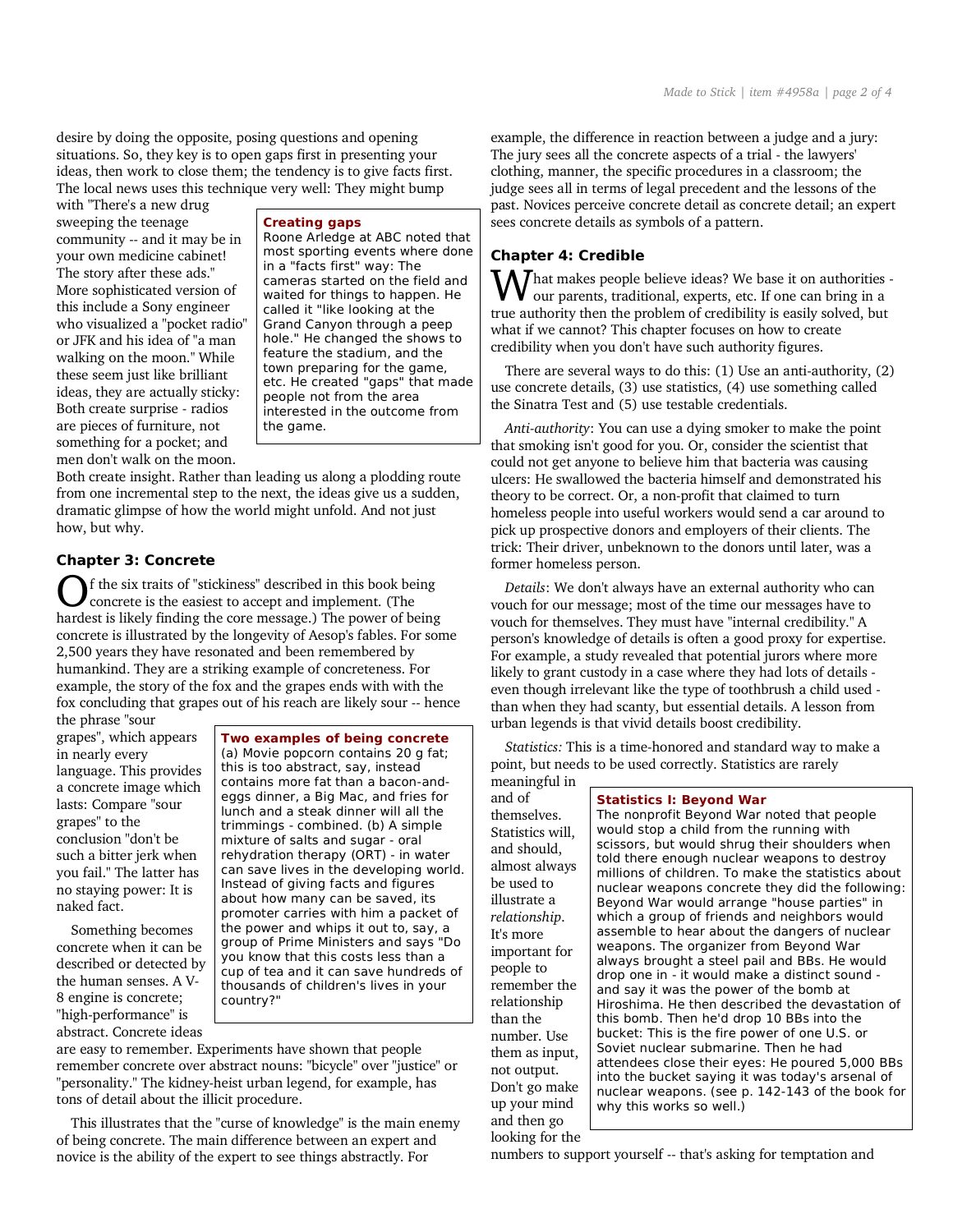trouble. But if we use statistics to help us make up our minds, we'll be in a great position to share the pivotal numbers with others, as in the Beyond War example in the box.

*The Sinatra Test*: Frank Sinatra song *New York, New York* has a line "if I can make it there, I can make it anywhere." The authors suggest this same idea

## **Statistics II: Soccer Teams**

Stephen Covey emphasizes teamwork in his writings. He once tried to give the dry statistics: Only 37% of employees had a clear idea of their mission, only one in five was enthused etc. He got more impact when he mapped this onto a soccer team: "If a soccer team had this same make up only 4 out of 11 would know where their goal was ... etc."

applies to making ideas credible. They advocate looking for the one test case that make your idea completely credible. For example, if you had the security contract for Fort Knox then any security idea you put forward would be credible. They use the example of an Indian entrepreneur who build a delivery system like FedEx, but for India. Even though he guaranteed on-time delivery - the only company to do so - he could not get contracts because this wasn't credible, until he tackled a major problem in India: Piracy of films. He got the contract to deliver these, which he did without fail. Note how much more powerful this was then "98.84% of our deliveries arrive on time."

*Testable Credentials:* This challenges the consumer or receiver of the idea to test for themselves the idea. The prime example of this was the "Where's the Beef" commercials in the 1980s from Wendy's. The ads suggested that the hamburgers at Wendy's were larger that other chains, and that the other chains had more bun than burger. This could be - and was! - verified by any fast food consumer. Another example is Ronald Reagan's query in the 1980 presidential debate "Are you better off than you were four years ago?"

## **Chapter 5: Emotional**

This chapter tackles the emotional component of stickiness, but This chapter tackles the emotional component of stickiness, but it's not about pushing people's emotional buttons, like some movie tearjerker. Rather, the goal of making message "emotional" is to make people care. Feelings inspire people to act. For people to take action, they have to care.

To illustrate the effect of emotion versus reason a group studied the effect of soliciting funds for starving children in Africa with two appeals: An appeal based on statistics and one focusing on a single named child. Of course, the latter won. The surprising part of the study was that any time reason was evoked the amount of giving decreased. For example if they used both the statistics *and* the individual child it decreased; and if they asked a person to do a simple calculation, not related to the charity, even this decreasing giving. Once we put on our analytical hat we react to emotional appeals differently; they hinder our ability to feel.

To make people care about ideas we get them to take off their Analytical Hats: We create empathy for specific individuals; or we show how our ideas are associated with things that people already care about, or we appeal to their self-interest, although we also appeal to their identities - not only to the people they are right now, but also to the people they would like to be.

*The Power of Associations:* The most basic way to make people care is to form an association between something they don't care about and something they do. We all naturally practice the tactic of association. The caution here is to create new associations that get past the old, common ones which have become diluted in value. (The authors call this "semantic stretch" when the superlatives of one generation - groovey, awesome, cool, phat lose punch.) A prime example of overcoming a tired phrase with new emotional resonance is the case of "sportsmanship." This

term had become a tired phrase, which acquired too many meanings to become emotionally powerful. For example, it had come to mean "prizes given to those who lost the game." An advocate for true sportsmanship refocused the emotional

**Making youth care** Most teenagers believe cigarette smoking is dangerous. There is no credibility problem with the message, yet many take up smoking. You need to make them care to take action. An ingenious and effective set of ads where launched in the late 1998. They feature a semitruck that drove up to the headquarters of a major tobacco company. Teenagers unloaded "body bags" that represented the number of people killed a day by smoking. The ads carefully directed their anger toward "The Man": The evil corporation, the authority figure. So, the ads tapping into anti-authority resentment, the classic teenage emotion. Once teens smoked to rebel against The Man. This ad makes them rebel by not smoking.

appear of the concept by calling it "honoring the game." If people care about sports, then they care about the game.

*Self-Interest:* Another way to make people care about ideas is to

## Appealing to higher levels of self-interest

High school algebra teachers often get the question: Why do I have to learn this stuff? The typical answer is that it will get you into college, future math classes need this, etc. One teacher said this instead: "Never. You will never need it. But then again why do you life dumbbells? You do it for the future: If you are attacked you can fight, or carry your groceries, or life your grandchildren. Same with algebra: You exercise your mental muscles, which you will need your whole life it is a means to an end, not an end in itself." Note the emotional appeal is to a higher plane: Learning and selfactualization. Note, too, that it contains elements we've seen already: a) A surprise or unexpected answer, and b) make brilliant use of analogy.

appeal to their selfinterest. A common error is to emphasize features over benefits, e.g., tell people you have the "best seed", instead of that it will give them the "best lawn", which is what they truly care about. In general people selling an idea resist talking about selfinterest: Yet an appeal with the word "you" throughout, instead of a generic "people" is always much more successful.

*Appealing to Identify:* In defining self-

interest it pays to not focus narrowly on money and other tangibles - often intangibles such as self-esteem or a sense of duty form an important motivator. Often people make decision not in a rational way - write down all alternatives and look at pluses and minuses - but instead they make them based on identity. They ask questions like: Who am I? What kind of situation is this? And what do people like me do in this type of situation? For example, a seller once offered a free popcorn popper to fire departments to consider his safety program; this appeal to greed offended the firemen.